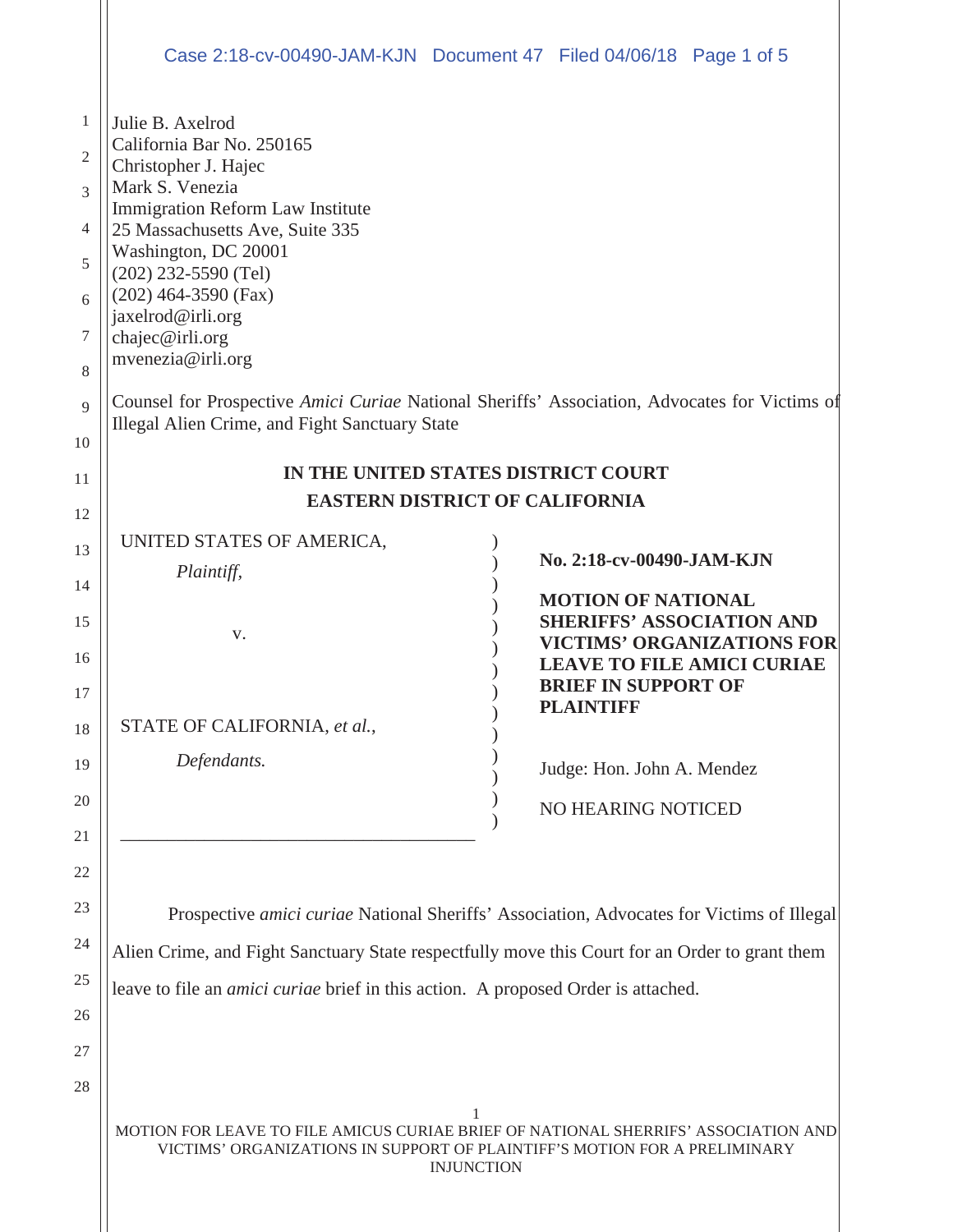#### **INTEREST AND IDENTITY OF** *AMICUS CURIAE*

The National Sheriffs' Association ("NSA") is a professional association that represents thousands of sheriffs, deputies, other law enforcement officials, public safety professionals, and concerned citizens nationwide. In keeping with its mission to support law enforcement officers and law enforcement, NSA supports the enforcement of the nation's immigration laws, which both California Assembly Bill 450 ("AB 450") and Senate Bill 54 ("SB 54") frustrate.

Advocates for Victims of Illegal Alien Crime ("AVIAC") is an advocacy organization founded and led by individuals, including Californians, who have lost family members because of crimes committed by illegal aliens. AVIAC's mission is to be both a source of support for such victims across the country and an advocate for policies that will enforce the nation's immigration laws and prevent government actors from sheltering illegal aliens, particularly criminal aliens, from deportation. AVIAC therefore takes an interest in the case at bar, which seeks to overturn AB 450 and SB 54, both of which frustrate the enforcement of immigration laws.

Fight Sanctuary State ("FSS") is a California-based advocacy organization also founded and led by individuals who have lost family members because of illegal alien crime. FSS is dedicated specifically to working to overturn or repeal laws in the state of California, such as AB 450 and SB 54, that protect illegal aliens, including criminal aliens, from law enforcement.

## **CORPORATE DISCLOSURE STATEMENT**

None of these prospective *amici curiae* has a parent company, and none issues stock.

# **ARGUMENT**

NSA, AVIAC, and FSS submit this *amici curiae* brief to assist this Court in understanding how, in numerous ways in addition to those identified in plaintiff's brief in support of its motion for a preliminary injunction, provisions of California's law challenged in this action violate both the U.S. Constitution and federal statutory law.

Proposed *amici curiae* make several arguments that plaintiffs make either glancingly or

2 MOTION FOR LEAVE TO FILE AMICUS CURIAE BRIEF OF NATIONAL SHERRIFS' ASSOCIATION AND VICTIMS' ORGANIZATIONS IN SUPPORT OF PLAINTIFF'S MOTION FOR A PRELIMINARY INJUNCTION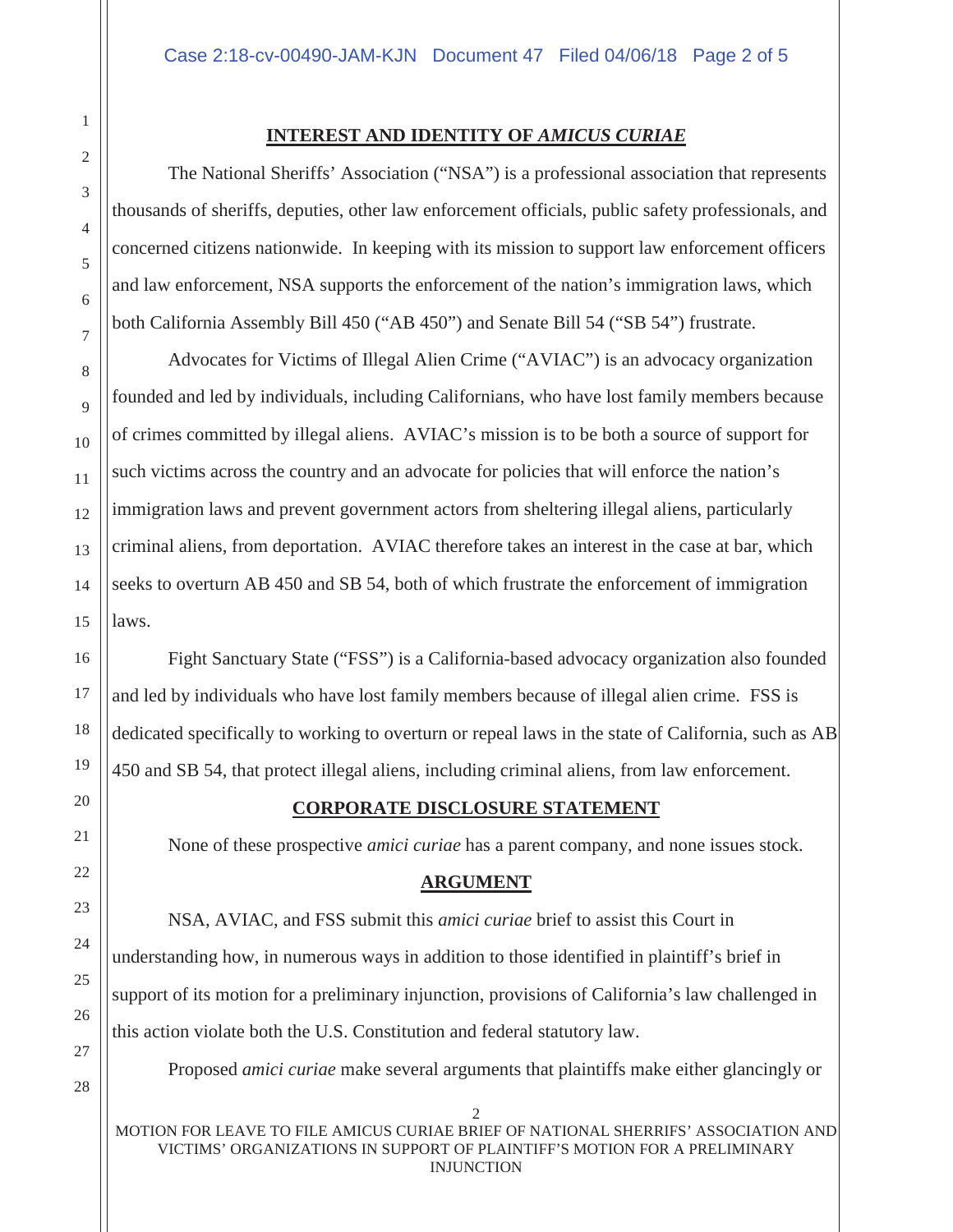1

2

3

4

5

6

7

8

9

10

11

12

13

14

15

16

17

not at all: 1) that the challenged provisions of SB 54 and AB 450 not only are preempted because they stand as obstacles to congressional purposes behind federal immigration law, but that the challenged provisions of SB 54 violate the Supremacy Clause directly, by mandating that local officials attempt to block federal officers from performing their duty to enforce federal law; 2) that the challenged provisions of SB 54 and AB 450 are not exercises of powers reserved to the states by the Tenth Amendment; 3) that, in the challenged provisions of SB 54, California has impermissibly enacted its own foreign policy; 4) that the challenged provisions of SB 54 compel local law enforcement to commit harboring, in violation of federal statutory law; and 5) that the challenged provisions of AB 450 violate the petitioning rights of employers.

The parties have consented to the filing of this *amici curiae* brief. No counsel for a party authored this brief in whole or in part and no person or entity, other than *amici curiae*, their members, or their counsel, has contributed money that was intended to fund preparing or submitting the brief.

## **CONCLUSION**

For the foregoing reasons, the instant motion for leave to file an *amici curiae* brief should be granted.

| 18 | Dated: April 6, 2018                                                                                                                                                                      | Respectfully submitted,                           |
|----|-------------------------------------------------------------------------------------------------------------------------------------------------------------------------------------------|---------------------------------------------------|
| 19 |                                                                                                                                                                                           | /s/ Julie B. Axelrod                              |
| 20 |                                                                                                                                                                                           | Julie B. Axelrod                                  |
| 21 |                                                                                                                                                                                           | California Bar No. 250165<br>Christopher J. Hajec |
| 22 |                                                                                                                                                                                           | Mark S. Venezia                                   |
|    | <b>INSTITUTE</b>                                                                                                                                                                          | <b>IMMIGRATION REFORM LAW</b>                     |
| 23 |                                                                                                                                                                                           | 25 Massachusetts Avenue, NW                       |
| 24 | Suite 335                                                                                                                                                                                 |                                                   |
| 25 |                                                                                                                                                                                           | Washington, DC 20001<br>$(202)$ 232-5590          |
| 26 |                                                                                                                                                                                           | jaxelrod@irli.org                                 |
|    | chajec@irli.org                                                                                                                                                                           | mvenezia@irli.org                                 |
| 27 |                                                                                                                                                                                           |                                                   |
| 28 |                                                                                                                                                                                           | Attorneys for Amici Curiae                        |
|    | 3<br>MOTION FOR LEAVE TO FILE AMICUS CURIAE BRIEF OF NATIONAL SHERRIFS' ASSOCIATION AND<br>VICTIMS' ORGANIZATIONS IN SUPPORT OF PLAINTIFF'S MOTION FOR A PRELIMINARY<br><b>INJUNCTION</b> |                                                   |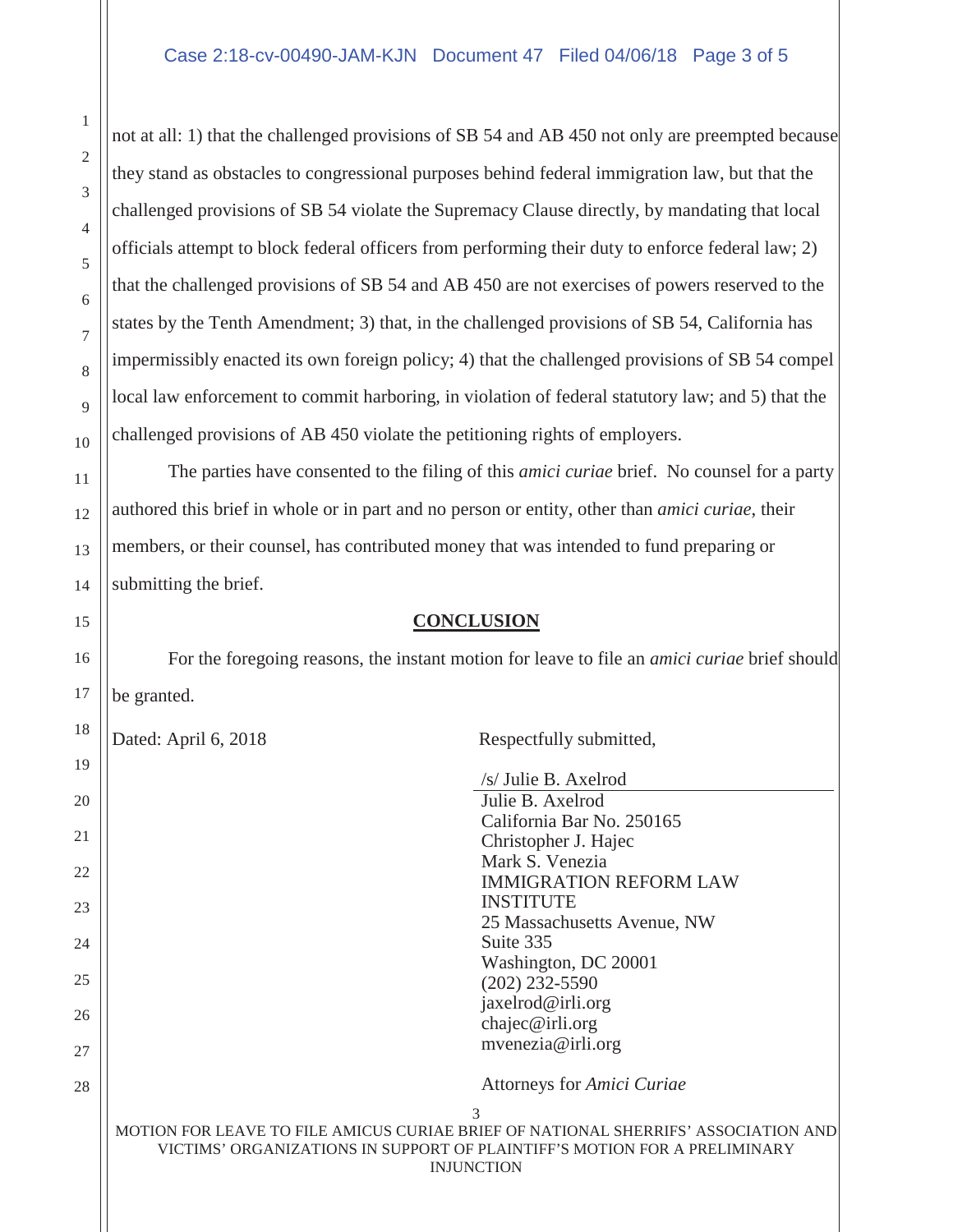#### Case 2:18-cv-00490-JAM-KJN Document 47 Filed 04/06/18 Page 4 of 5

| IN THE UNITED STATES DISTRICT COURT   |
|---------------------------------------|
| <b>EASTERN DISTRICT OF CALIFORNIA</b> |

)  $\lambda$ )  $\overline{)}$ ) ) ) )

UNITED STATES OF AMERICA, *Plaintiff,* 

STATE OF CALIFORNIA, *et al.*,

\_\_\_\_\_\_\_\_\_\_\_\_\_\_\_\_\_\_\_\_\_\_\_\_\_\_\_\_\_\_\_\_\_\_\_\_\_\_

v.

*Defendants.* 

1

2

3

4

5

6

7

8

**CASE No. 2:18-cv-00490-JAM-KJN [PROPOSED] ORDER**

Honorable John A. Mendez

9 10 11 12 13 14 15 16 17 18 19 20 21 22 23 24 25 26 27 28  $\Delta$ MOTION FOR LEAVE TO FILE AMICUS CURIAE BRIEF OF NATIONAL SHERRIFS' ASSOCIATION AND VICTIMS' ORGANIZATIONS IN SUPPORT OF PLAINTIFF'S MOTION FOR A PRELIMINARY **INJUNCTION** It is hereby ORDERED that the Motion for Leave to File Amici Curiae Brief of prospective *amici curiae* National Sheriffs' Association, Advocates for Victims of Illegal Alien Crime, and Fight Sanctuary State is GRANTED; and that the Clerk is ordered to file the *amici curiae* brief that accompanied the motion on the docket. IT IS SO ORDERED this \_\_\_\_\_\_\_\_\_\_\_\_\_\_\_\_\_\_\_\_\_\_.  $\overline{a}$ **U.S. DISTRICT JUDGE**